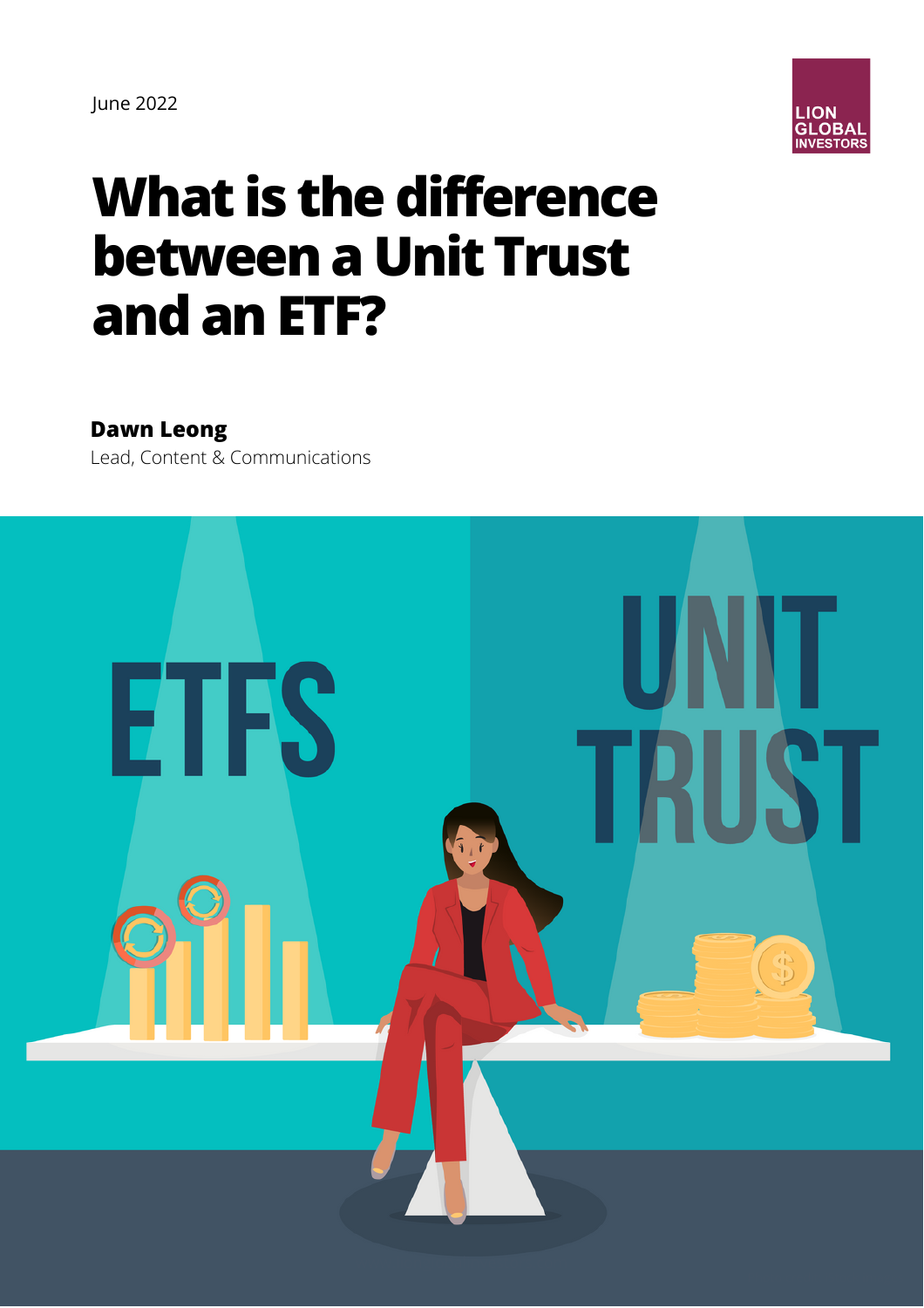# **What is the difference between a Unit Trust and an ETF?**

Both Unit Trusts (also known as Mutual Funds in the United States) and ETFs (Exchange-Traded Funds) are examples of Collective Investment Schemes (CIS), which refers to an investment fund managed by a professional fund manager, with money pooled together with other investors. They can potentially invest in different assets such as equities, bonds or cash, and across different geographies as well as sectors. While both Unit Trusts and ETFs enable investors to diversify their portfolio, there is a perennial debate on which is a better investment vehicle. In this article, we break down the key differences between these two products.

# **What is an ETF?**

An ETF is usually a passively managed fund, comprising a basket of securities that tracks an underlying index in the market. It trades on a public exchange with intraday price share fluctuations, similar to a regular stock, as the shares are being bought and sold $^{\rm 1}$ . A couple of most commonly traded ETFs include SPDR S&P500, iShares MSCI Pacific ex Japan ETF and Vanguard FTSE Emerging Market ETF.

The most commonly-cited benefits of ETFs include their potentially low-cost, transparent and taxefficient structure.

Examples of ETFs on our shelf include **[Lion-Phillip S-REIT ETF](https://www.lionglobalinvestors.com/en/fund-lion-phillip-s-reit-etf.html), Lion-OCBC Securities Hang [Seng TECH ETF, Lion-OCBC Securities China Leaders ETF](https://www.lionglobalinvestors.com/en/fund-lion-ocbcsec-hangseng-tech-etf.html)** and **Lion-OCBC Securities Singapore Low-Carbon ETF**.

### **What is a Unit Trust?**

Generally, a Unit Trust is an actively managed investment fund. Individual investors' money is pooled together in a Unit Trust, and the fund manager has the discretion to invest in different assets such as stocks and/or bonds<sup>2</sup>. Fund investors have proportional ownership of said fund.

We have over 50 Unit Trusts on our shelf, including **[LionGlobal Disruptive Innovation Fund](https://www.lionglobalinvestors.com/en/fund.html?officialNav=DAS), [LionGlobal Singapore Dividend Equity Fund](https://www.lionglobalinvestors.com/en/fund.html?officialNav=LSDS)[, L](https://www.lionglobalinvestors.com/en/fund.html?officialNav=LDAA)[ionGlobal Asia Pacific Fund](https://www.lionglobalinvestors.com/en/fund.html?officialNav=OAPS)[,](https://www.lionglobalinvestors.com/en/fund.html?officialNav=LDAA)** and **LionGlobal Short Duration Bond Fund.**

#### **What are their Key Differences?**

There are a few distinct differences between these two products.

#### **1. LIQUIDITY**

ETFs are traded on an exchange, and their units can be bought and sold intraday during trading hours.

Unit Trusts are subscribed and/or redeemed once a day after market close. Each buy and/or sell trade will be executed at the next available net asset value (NAV) that is calculated after close of market.

<sup>1</sup>Source: Investopedia, "[ETF vs Mutual Fund: What's the Difference?](https://www.investopedia.com/articles/investing/110314/key-differences-between-etfs-and-mutual-funds.asp)", 25 March 2022 <sup>2</sup>Source: Moneysense, "[Understanding unit trusts"](https://www.moneysense.gov.sg/articles/2018/10/understanding-unit-trusts), 29 October 2018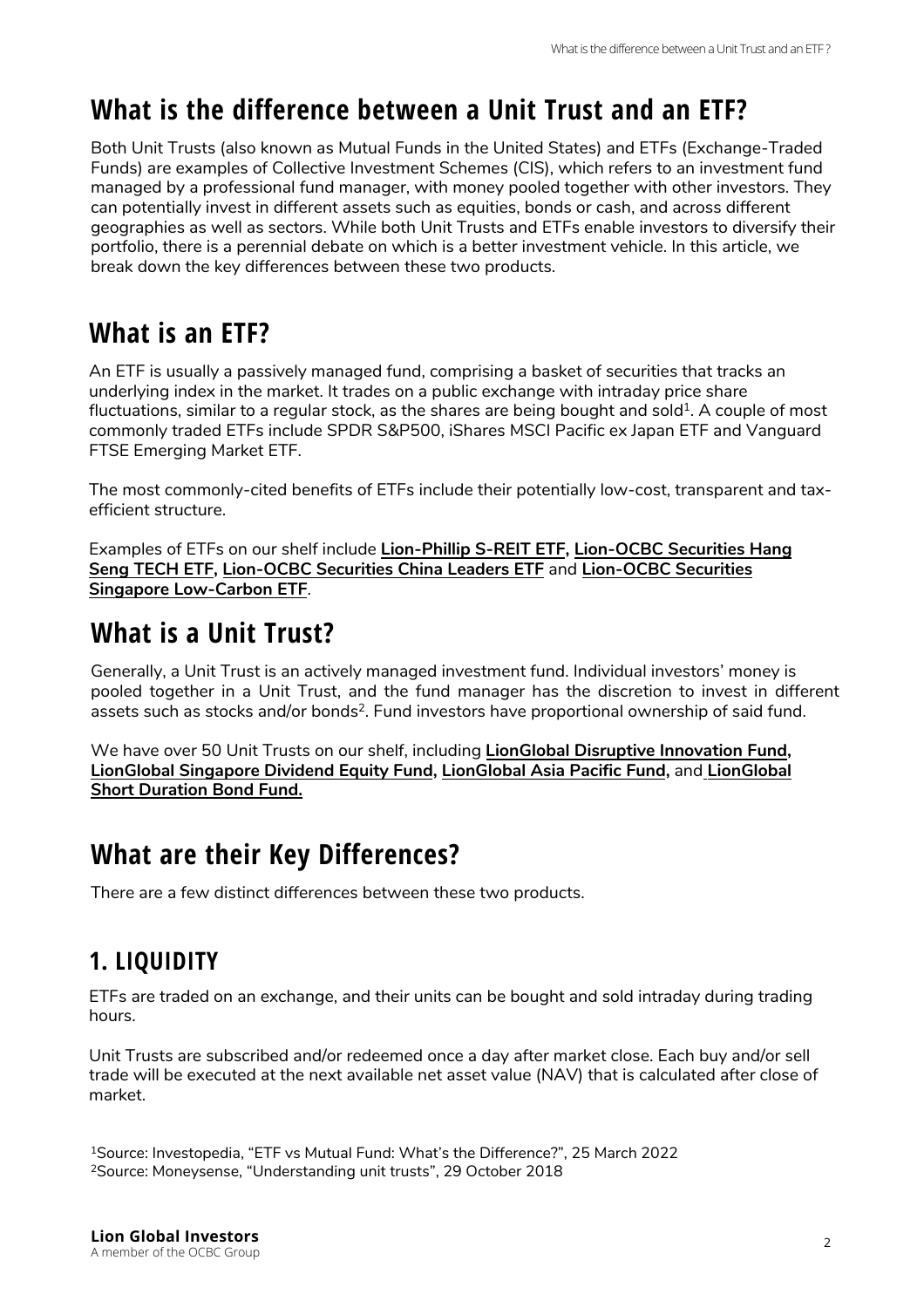#### **2. FEES**

Unit Trusts are often known to have higher costs than ETFs. To start, Unit Trusts typically have higher management fees that contribute to a higher total expense ratio (TER) than ETFs. A TER for active Unit Trusts can range between 1.5% to 2.5% per annum (p.a.), while that of ETFs can be below 0.5% p.a.<sup>3</sup>.However, that may not always be the rule of thumb. A case in point will be the **[LionGlobal All Seasons Fund](https://www.lionglobalinvestors.com/en/fund.html?officialNav=LC1)** that has a TER capped at 0.5% p.a, in our mission to promote lowcost investing among investors. For Unit Trusts, there are also fees involved such as initial sales charges, switching fees, redemption charges and recurring fees. Again, there are also exceptions with a Singapore digital platform charging 0% sales or redemption charge.

#### **3. MANAGEMENT STYLE**

While most ETFs are passive in nature, we have seen a growth of actively-managed ETFs of late. For active ETFs, fund managers have the discretion to pick and trade stocks to generate returns. Unlike passive ETFs that serve to replicate the performance of a given index, an active ETF aims to beat its performance.

In contrast, while most Unit Trusts are actively managed in Singapore, there are also passivelymanaged Unit Trusts such as the **[LionGlobal Infinity U.S. 500 Stock Index Fund](https://www.lionglobalinvestors.com/en/fund.html?officialNav=IUSS)** that follows the performance of the US stock through investment as a feeder fund in the Vanguard® U.S. 500 Stock Index Fund.

# **Conclusion**

Depending on an investor's individual goals, time horizon and risk appetite, both unit trusts and ETFs have a place in your ultimate asset allocation.

3Source: Endowus, ["The real difference between unit trusts and ETFs"](https://endowus.com/insights/unit-trust-etfs-difference), 14 May 2021